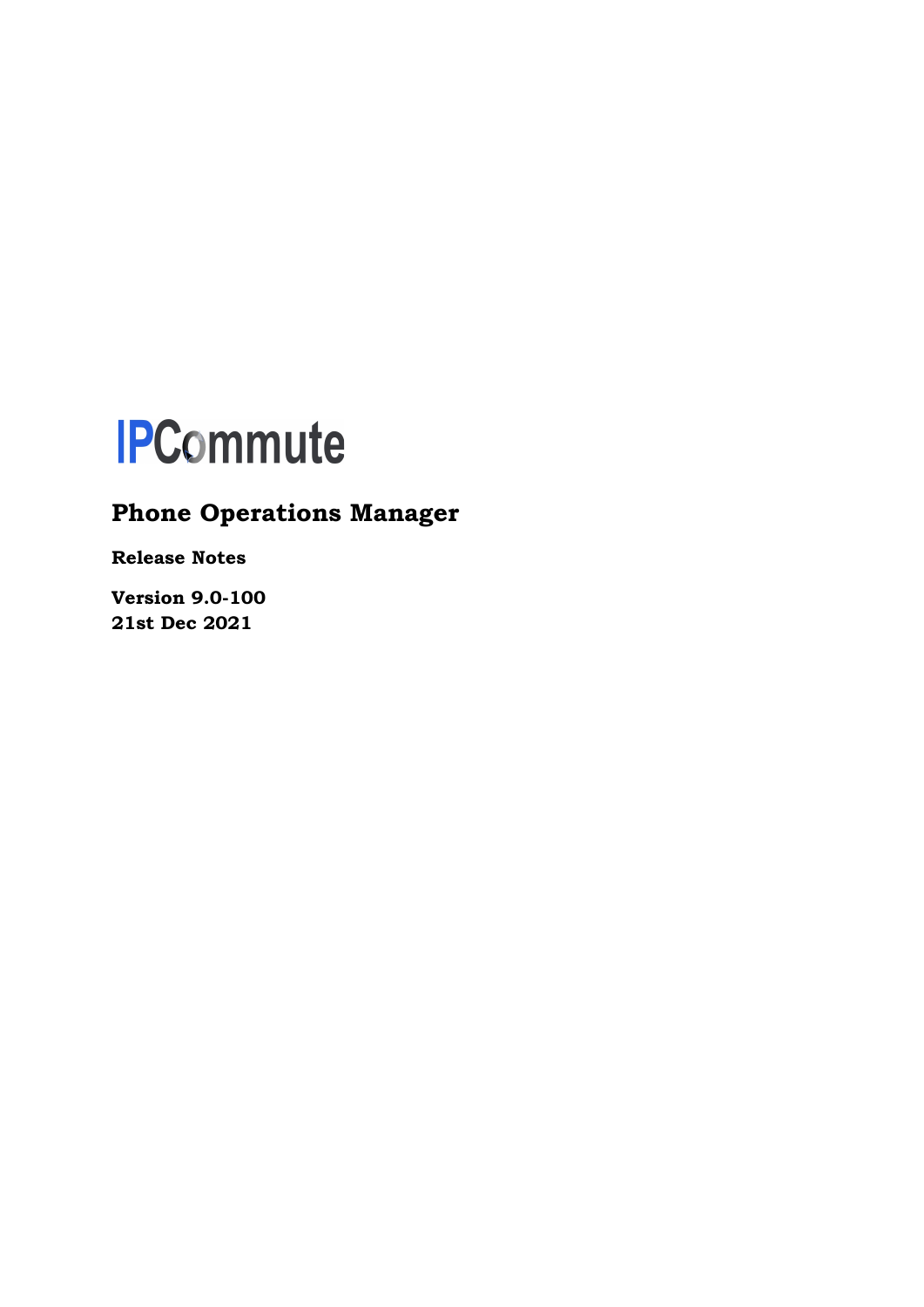## **Table of Contents**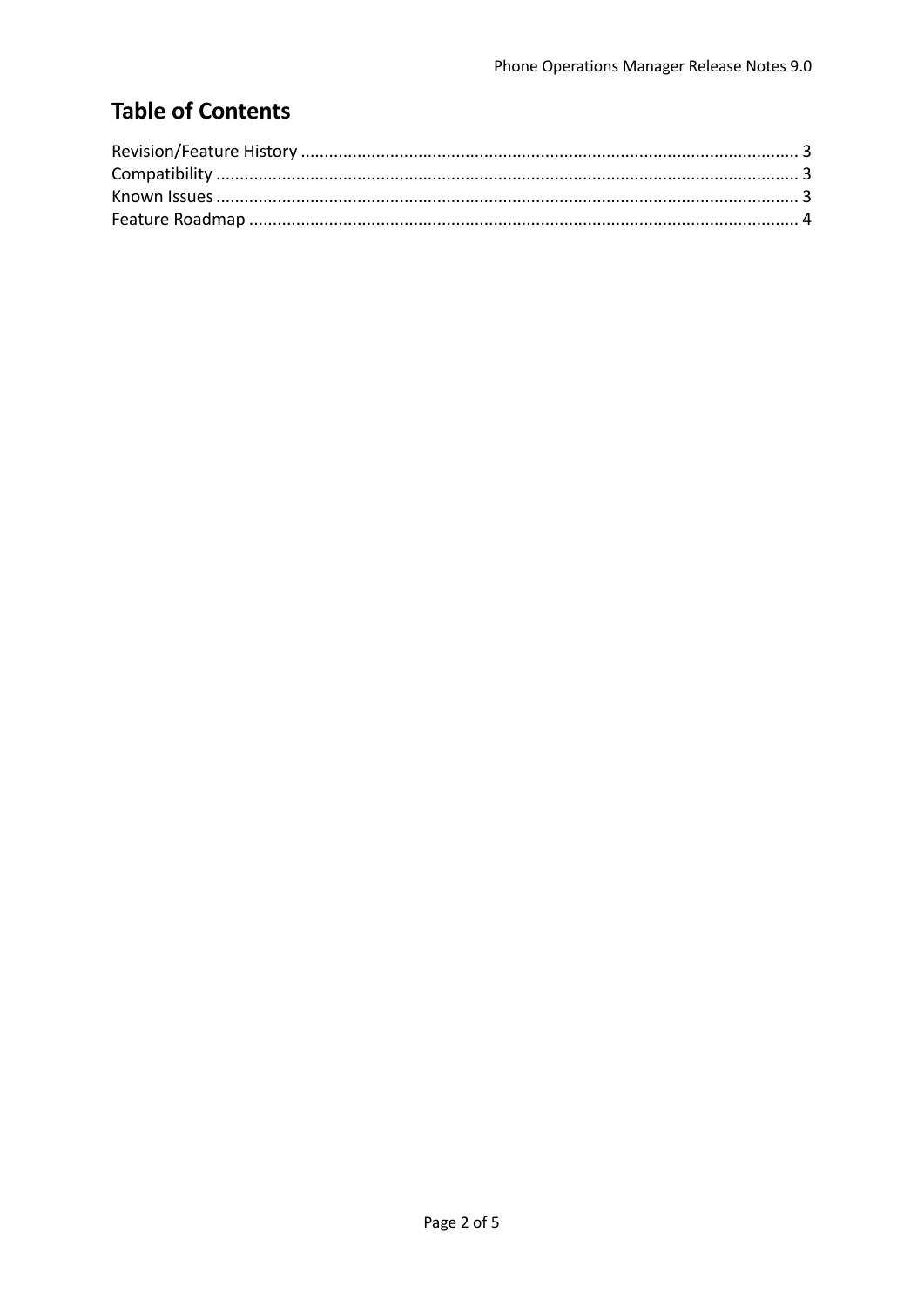| 1.1.100                                                       | <b>Initial Version</b>                                                 |  |
|---------------------------------------------------------------|------------------------------------------------------------------------|--|
| 1.2.100                                                       | Added some keyboard (0-9*# and Cursors) to Phone Remote                |  |
| Task Feedback in Phone Remote, Minor GUI Improvements         |                                                                        |  |
|                                                               | Ability to change HTTP server TCP Port                                 |  |
| Dynamic Context Menus - hides unavailable actions             |                                                                        |  |
|                                                               | Logging Improvements                                                   |  |
|                                                               | Ability to export Screen Shots from phones                             |  |
| 1.2.200                                                       | <b>Automatic Phone Device Association Management</b>                   |  |
|                                                               | <b>Support Cycle Management</b>                                        |  |
|                                                               | Switch to non-Matisse GUI development for cross-platform compatibility |  |
|                                                               | Multi-Node RIS Queries - Optimisation for Large Clusters               |  |
| 1.2.300                                                       | <b>Bug Fixes</b>                                                       |  |
| 1.2.400<br><b>CUCM</b> Permissions requirement simplification |                                                                        |  |
|                                                               | <b>Bug Fixes</b>                                                       |  |
| 5.0.100                                                       | New Licensing subsystem                                                |  |
| 5.0.105                                                       | Bug Fixes (New user setups; proxies)                                   |  |
| 5.0.110                                                       | Cisco 8945 Image Push support                                          |  |
|                                                               | Cisco 8831 Support                                                     |  |
|                                                               | License management/migration improvements                              |  |
| 6.0.120                                                       | CUCM 10.x Support, Cisco 88x1 and 78x1 handset support                 |  |
|                                                               | Phone Profiler, Test JTAPI Support                                     |  |
|                                                               | Improved CUCM service location and load balancing; AXL Failover, Win   |  |
|                                                               | 8.x Support                                                            |  |
| 6.0.130                                                       | Improved large cluster support                                         |  |
| 6.0.135                                                       | Improved large cluster performance; RIS/CCM optimisation               |  |
|                                                               | Fix for failure to save some preferences                               |  |
| 6.0.140                                                       | Fix for RIS/CCM service location issues.                               |  |
| 6.0.150                                                       | Fix for RIS 10x inaccuracy due to matched timestamps                   |  |
| 6.0.160                                                       | 88xx Phone Background Support; Bug Fixes                               |  |
| $7.0 - 110$                                                   | <b>CUCM 11.x Support</b>                                               |  |
| 8.0-100                                                       | CUCM 12.x Support; Bug Fixes                                           |  |
| $9.0 - 100$                                                   | CUCM 14.x Support; Bug Fixes; Log4J Related Updates                    |  |

# **Revision/Feature History**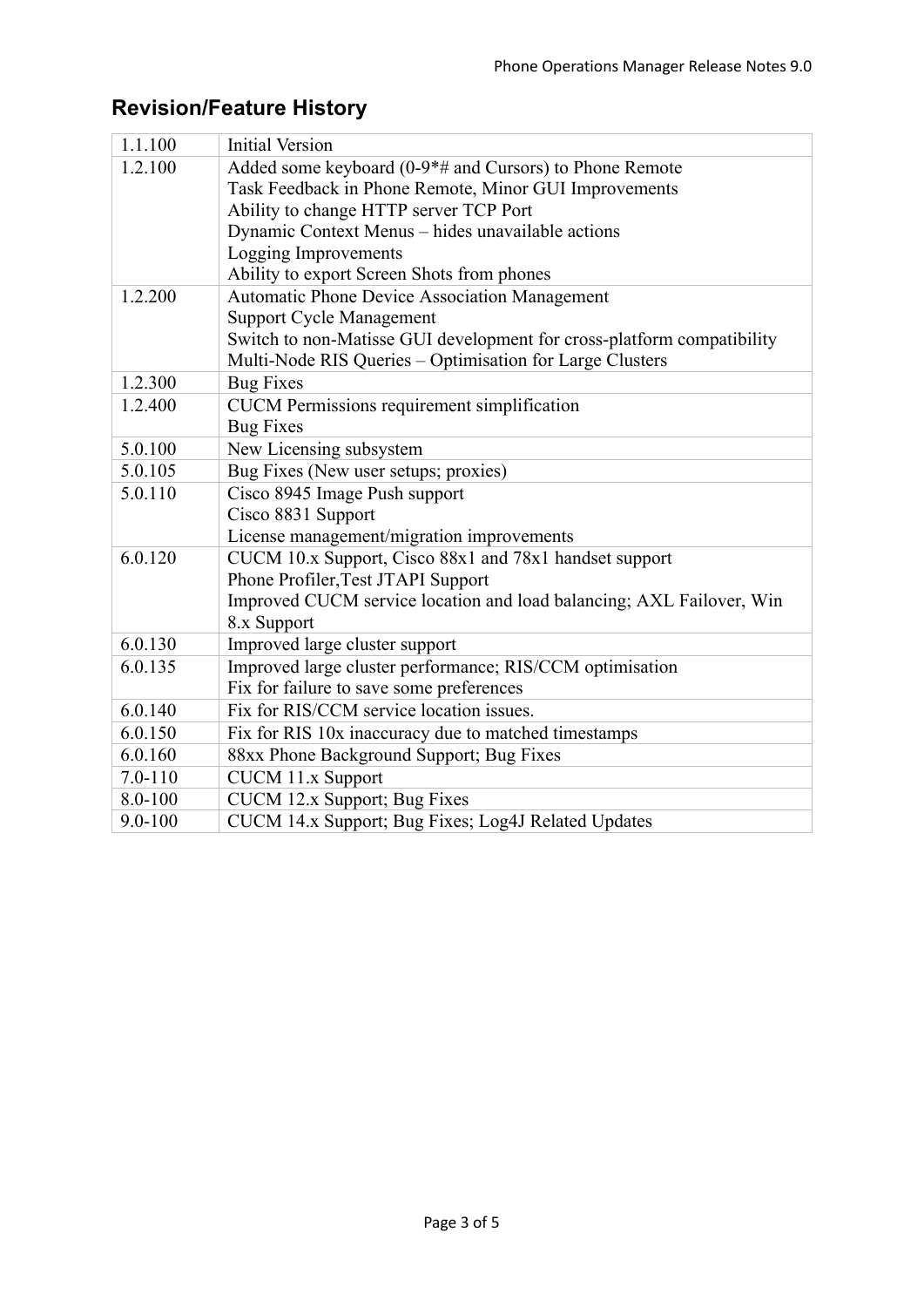### **Compatibility**

This software has been tested again CallManager 6.1 through to the current release – Communications Manager 14.x (hereafter referred to as CUCM collectively). Some features are not available in older versions and many rely on phone firmware features and may require upgrades or configuration changes on CUCM. Known limitations are:

**Background Deployment** – 'Push' Deployment is available from Communications Manager 6.1 with phone models that support the capability, and requires up-to-date firmware.

**Clear ITL** – The feature is only required, and only works on phone loads supporting ITL that have been used on a CUCM8 system. Currently, the clear ITL function operates only on phones that are able to access the authentication URL on CUCM.

### **Known Issues**

**Linux/MAC Issues** – Currently some GUI elements do not display well in non-Windows environments. Additionally the application is not currently tested on non-Windows platforms, or with non-Sun/Oracle JDEs. The application is therefore only supported on Windows; use on other platforms at your own risk and we are unable to provide support for issues encountered.

### **Development Features**

**JTAPI Support** – Use of JTAPI for phone control features (such as Macros, ITL Delete and Remote Control) is typically faster and more reliable than direct XML control of the phones. The ability to clear ITL and CTL files is more reliable when using this mode. In 6.x of Phone Operations Manager, this is considered in development. You may use JTAPI by launching the application from the command line as follows:

java -jar PhoneOperationsManager9.0-100.jar jtapi

**Phone Profiler** – The phone profiler feature may be used to generate a report of the capabilities of a new type of phone or version of firmware. It will generate log files and other information as a result of testing all types of commands and calls against the phone that you select. This feature may cause unpredictable behaviour of the target phone – based on the configuration of your CUCM system, features may be invokes or calls made. Use this at your own risk, with a phone that you can physically see and reach in order to cease any calls, or reset to factory configuration if necessary.

The output files would be sent to IPCommute Support to assist with the addition of support for new phone models to the application.

To use this feature; enable 'Test Mode' in the Preferences menu, and then from the right-click/context menu of the phone you wish to profile select 'Profile Phone...'. Once complete, the Log folder will contain a folder named Profiler-<DeviceName>. Zip this, and send it to us.